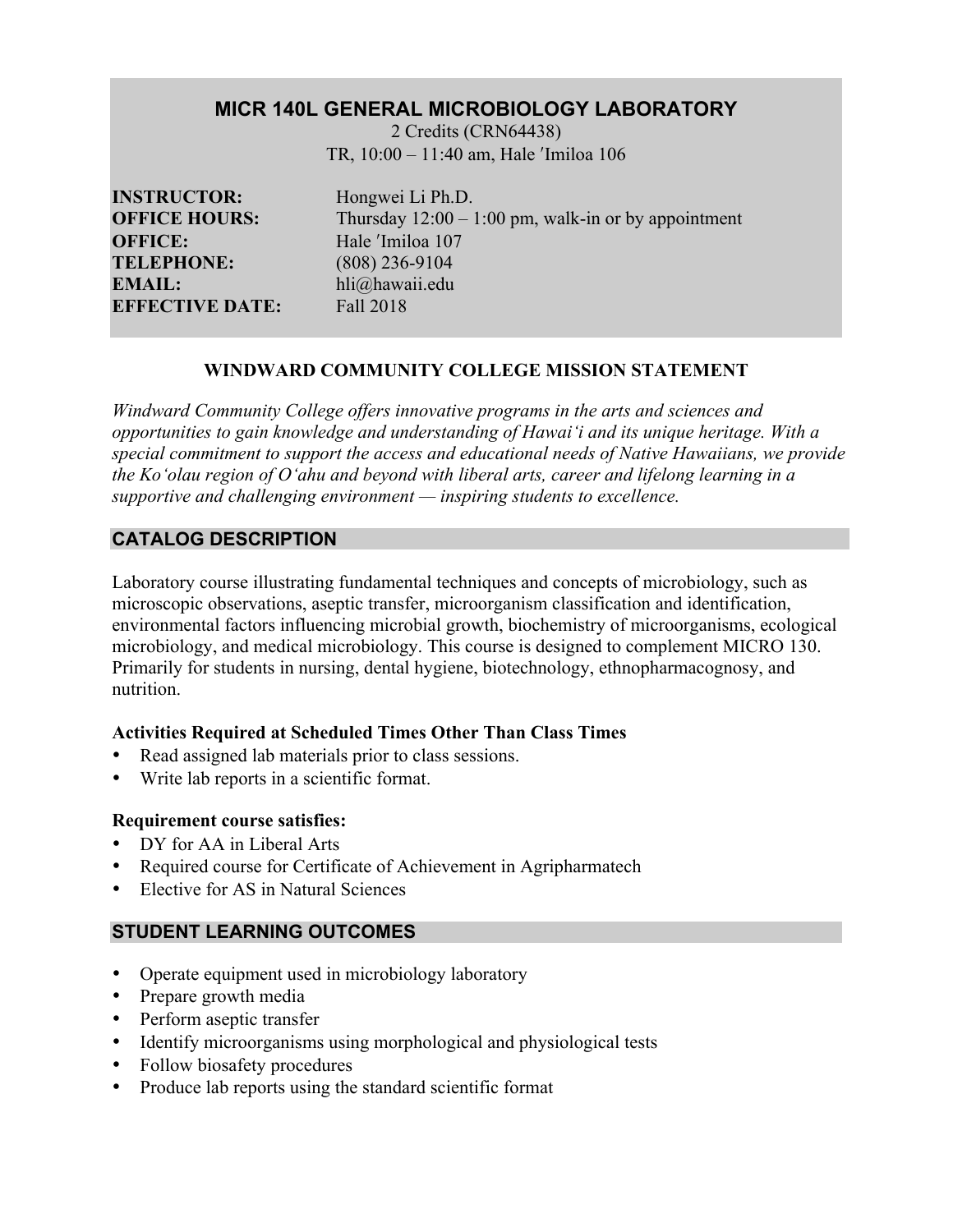### **Course Tasks**

- Class attendance is mandatory.
- Demonstrate knowledge and skills of basic microbiology laboratory.
- Participate group research projects.
- Complete exams/quizzes/homework assignments and review study guides

#### **Assessments**

• *Laboratory Participation* 

You are required to actively participate in all lab activities, and expected to work, as an individual or in groups, safely and efficiently in the laboratory. You will be graded on laboratory attendance, level of participation, and performance in laboratory practices. Because of difficulties in setting up laboratory materials, some scheduled laboratory activities cannot be given an alternative assignment for making up if you miss those labs. Failure to participate in a scheduled laboratory session, or its approved make-up activity, will result in a **4 POINT DEDUCTION** for each session missed (without doctor's note or formal notification).

• *Laboratory Reports*

A laboratory report should contain following sections, *Title, Introduction, Procedure, Results,* and *Discussion/Conclusion*. All reports must be completed and submitted before or on due dates.

• *Lab quizzes /Assignments*

There are five pre-lab quizzes / assignments, and the quiz time will be announced at least one week ahead.

• *Scientific report*

Completion of a scientific report on a course-based research project: you are required to conduct research on a given topic and write a scientific report.

• *Exams*

There are a total of three exams (two midterms and one final), and the format of exams includes Multiple Choice, Fill-in-the-blank, Matching, short answers, and hands-on tests. Make-up midterm exams will be permitted only when there is a legitimate excuse (such as illness or emergency; doctor's note is required). *No early or make-up exam for the final.*

#### **Grading**

| Laboratory participation and performance | 50         | points |
|------------------------------------------|------------|--------|
| Lab reports $(2)$                        | 50         | points |
| Quizzes/assignments (5)                  | 100        | points |
| Scientific Report (1)                    | 50         | points |
| Exams $(3)$                              | 300        | points |
| Total                                    | 550 points |        |

• Grading is based on the percentage of total points earned. Final Grades will be assigned as follows:

| $A = 90 - 100\%$ | $B = 80 - 89\%$             |  | $C = 70 - 79\%$ |
|------------------|-----------------------------|--|-----------------|
| D $60 - 69\%$    | F Below 60% of total points |  |                 |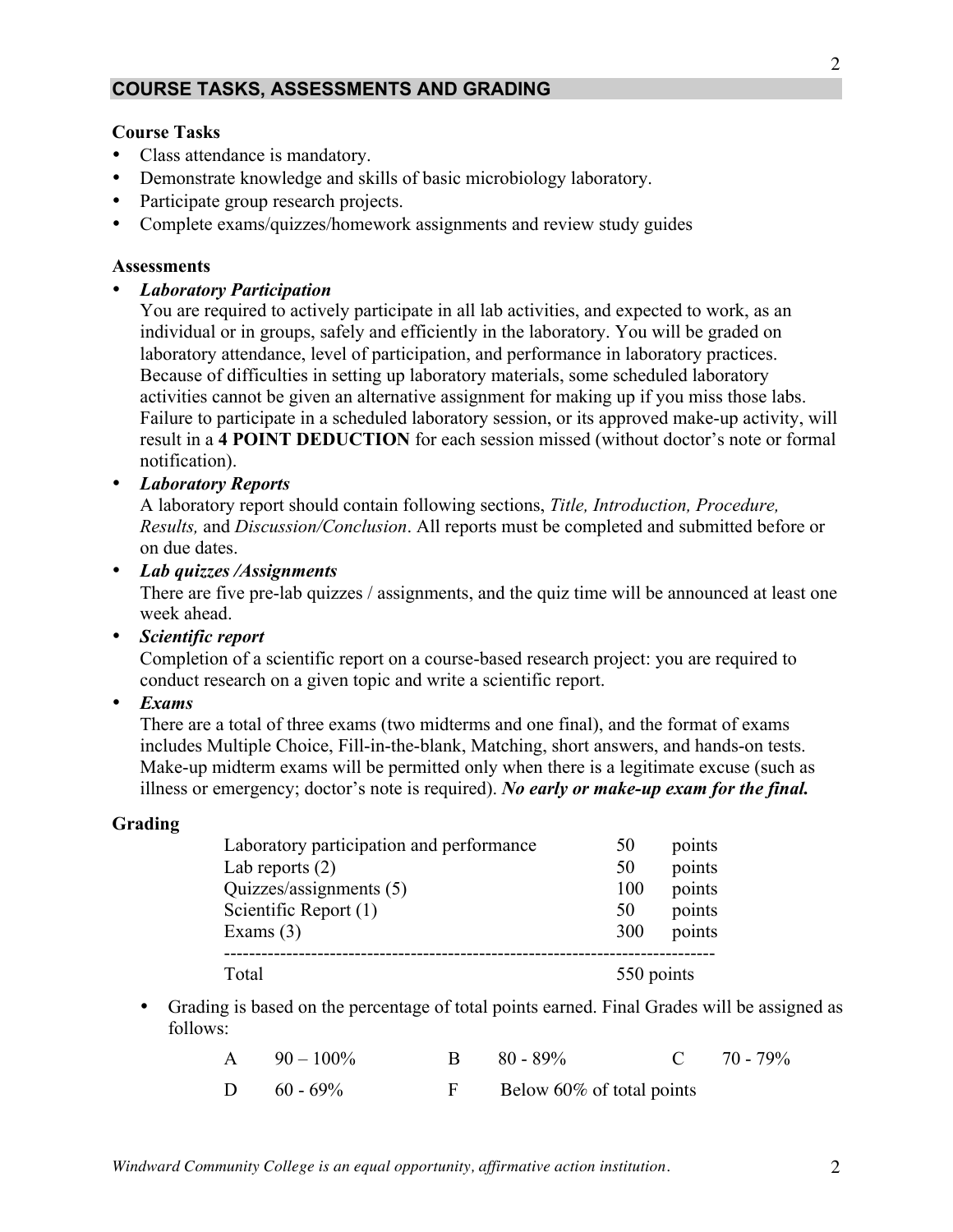I (incomplete) grade is given at the instructor's option when a student has failed to complete a small part of a course because of circumstances beyond his or her control. It is **your responsibility** to contact the instructor to make up the incomplete work with a minimum level (or better) of achievement. Failure to satisfactorily make up incomplete work within the appropriate time period will result in a grade change for "I" to the contingency grade identified by the instructor.

### **LEARNING RESOURCES**

Lab materials: https://laulima.hawaii.edu/

#### **DISABILITIES ACCOMMODATIONS**

If you have a physical, sensory, health, cognitive, or mental health disability that could limit your ability to fully participate in this class, you are encouraged to contact the Disability Specialist Counselor to discuss reasonable accommodations that will help you succeed in this class. Ann Lemke can be reached at 235-7448, lemke@hawaii.edu, or you may stop by Hale 'Ākoakoa 213 for more information.

## **TITLE IX**

Title IX prohibits discrimination on the basis of sex in education programs and activities that receive federal financial assistance. Specifically, Title IX prohibits sex discrimination; sexual harassment and gender-based harassment, including harassment based on actual or perceived sex, gender, sexual orientation, gender identity, or gender expression; sexual assault; sexual exploitation; domestic violence; dating violence; and stalking. For more information regarding your rights under Title IX, please visit: https://windward.hawaii.edu/Title\_IX/.

Windward Community College is committed to the pursuit of equal education. If you or someone you know has experienced sex discrimination or gender-based violence, Windward CC has resources to support you. To speak with someone confidentially, contact Karla Silva-Park, Mental Health Counselor, at 808-235- 7468 or karlas@hawaii.edu or Kaahu Alo, Designated Confidential Advocate for Students, at 808-235- 7354 or kaahualo@hawaii.edu. To make a formal report, contact the Title IX Coordinator at 808-235-7393 or wcctix@hawaii.edu.

#### **ACADEMIC INTEGRITY**

Work submitted by a student must be the student's own work. The work of others should be explicitly marked, such as through use of quotes or summarizing with reference to the original author.

Students can upload papers to http://www.TurnItIn.com to have papers checked for authenticity, highlighting where the paper potentially fails to appropriately reference sources.

In this class, students who commit academic dishonesty, cheating or plagiarism will have the following consequence(s):

Students will receive a failing grade for plagiarized assignments.

All cases of academic dishonesty are referred to the Vice Chancellor for Student Affairs.

3